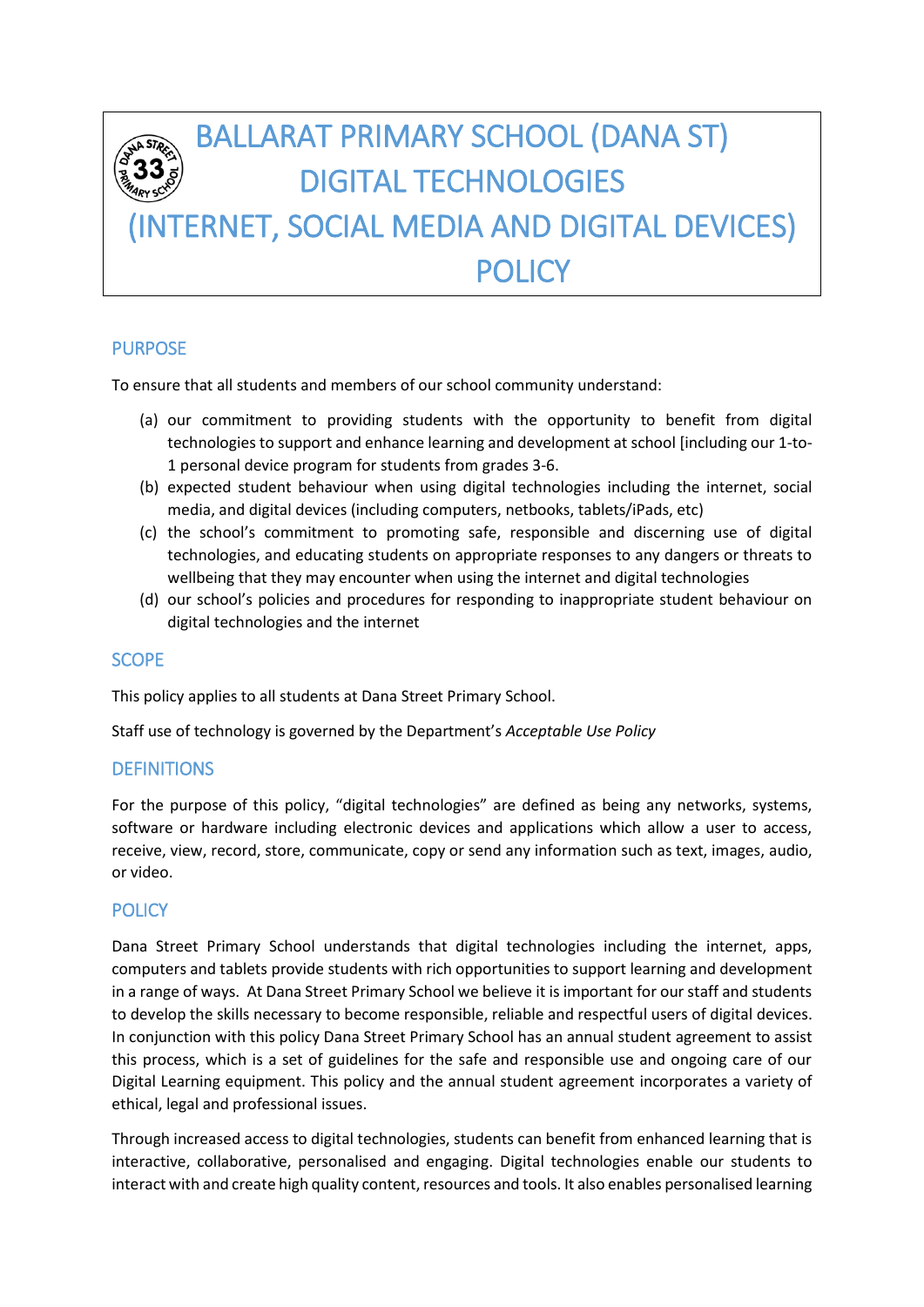tailored to students' particular needs and interests and transforms assessment, reporting and feedback, driving new forms of collaboration and communication.

Dana Street Primary School believes that the use of digital technologies at school allows the development of valuable skills and knowledge and prepares students to thrive in our globalised and inter-connected world. Our school's vision is to empower students to use digital technologies to reach their personal best and fully equip them to contribute positively to society as happy, healthy young adults.

#### 1 to 1 Netbooks at Dana Street Primary School

Students in 3-6 classes at Dana Street Primary School utilise netbooks to deliver learning daily. Our school operates a 1 to 1 program from grade 3, which means families have the opportunity to lease a device through the school for their child to use at school and home. Students must bring their leased netbook fully charged with them to school each day ready to be used in a range of learning activities.

The school engages with a supplier to obtain superior quality devices for an optimum price, for families to lease or purchase for their child's use.

Please note that our school does not have insurance to cover accidental damage to students' netbooks, and parents/carers are encouraged to consider obtaining their own insurance for their child's netbook.

Dana Street Primary School has arrangements in place to support families who may be experiencing long or short-term hardship to access netbooks through the school's leasing arrangements. We have a number of spare netbooks that can be loaned to students in certain circumstances.

Students, parents and carers who would like more information or assistance regarding our 1 to 1 leasing program are encouraged to contact the Assistant Principal.

#### Safe and appropriate use of digital technologies

Digital technology, if not used appropriately, may present risks to users' safety or wellbeing. At Dana Street Primary School, we are committed to educating all students to be safe, responsible and discerning in the use of digital technologies, equipping them with skills and knowledge to navigate the digital age.

At Dana Street Primary School, we:

- begin each year with each student, class and family reading through our digital technologies acceptable use agreement
- use online sites and digital tools that support students' learning, and focus our use of digital technologies on being learning-centred
- restrict the use of digital technologies in the classroom to specific uses with targeted educational or developmental aims
- supervise and support students using digital technologies in the classroom
- effectively and responsively address any issues or incidents that have the potential to impact on the wellbeing of our students
- have programs in place to educate our students to be promoting safe, responsible and discerning use of digital technologies, including our licence program, that has been developed to enhance student understanding through a step by step process
- educate our students about digital issues such as online privacy, intellectual property and copyright, and the importance of maintaining their own privacy online. Including being a registered eSMART school and providing regular digital safety lessons